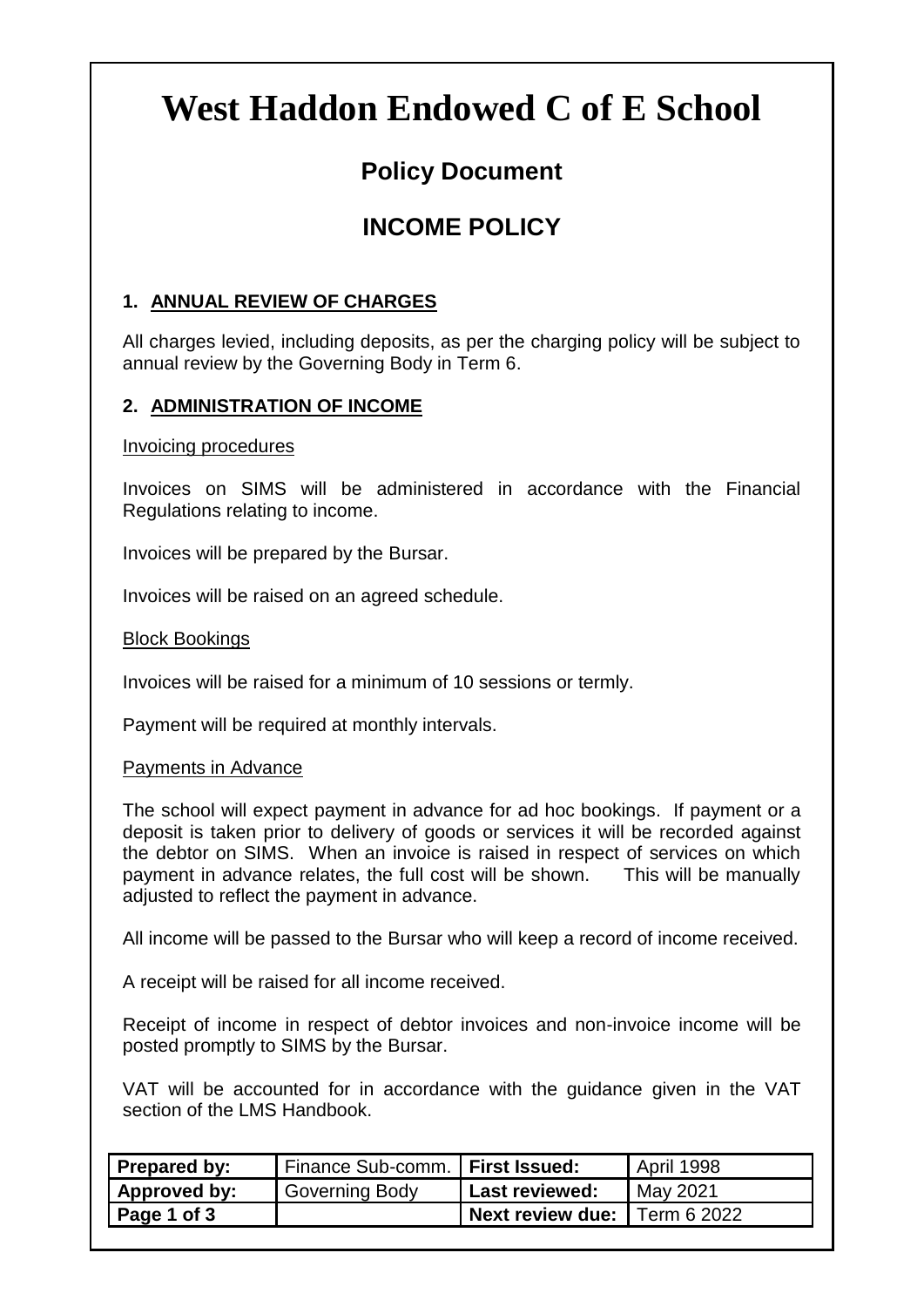Cash and cheques will be kept in the school safe overnight and banked at least weekly. Cash retained in the safe overnight is not covered by Insurance Policy. The school uses Parentpay to take payments from parents for trips etc. so the amount of cash/cheques held in the school safe is minimal.

A monthly reconciliation will be performed by the Bursar to ensure that all income appears on the bank statement. This will be checked by the Headteacher.

# **3. CREDIT CONTROL**

The credit terms for debtor invoices are 30 days.

A reminder letter will be sent to debtors who have not paid their invoices on the due date by the Bursar.

If the debt remains unpaid a further reminder letter will be sent 14 days from the date of the first reminder letter by the Bursar. In addition (if possible) the debtor will be contacted by telephone.

At this stage the Governing Body may refuse the debtor any further access to the school facilities until the debt is paid. The Governing Body will decide if the debtor is to be permitted to make further use of the school facilities.

The bursar will present to the Finance Committee at it's termly meeting a report detailing outstanding debts by age and value. The Finance Committee will decide on the appropriate action to recover the debt. This may include legal action.

# **4. WRITE OFF DEBT**

Write off debt will only be considered when the credit control procedures have been exhausted.

Before the close of the financial year a list of debts proposed for write off will be prepared by the Bursar and will be submitted to the Governing Body for consideration. The submitted list will be supported by details of the debt.

The decision of the Governing Body will be clearly documented in the minutes of the relevant meeting.

At the point the Governing Body approves a debt write off the debt will be cleared from SIMS by the Bursar. Such write offs will be cross referenced to the relevant Governing Body minutes.

### **5. CANCELLATION OF DEBT**

In instances where an invoice has been incorrectly raised the invoice will be presented to the Headteacher with an explanation of why the invoice is required to be cancelled. The Headteacher will mark 'cancelled' across, and sign, the invoice, which should be retained for audit purposes.

| Prepared by: | Finance Sub-comm.   First Issued: |                              | April 1998 |
|--------------|-----------------------------------|------------------------------|------------|
| Approved by: | Governing Body                    | Last reviewed:               | May 2021   |
| Page 2 of 3  |                                   | Next review due: Term 6 2022 |            |